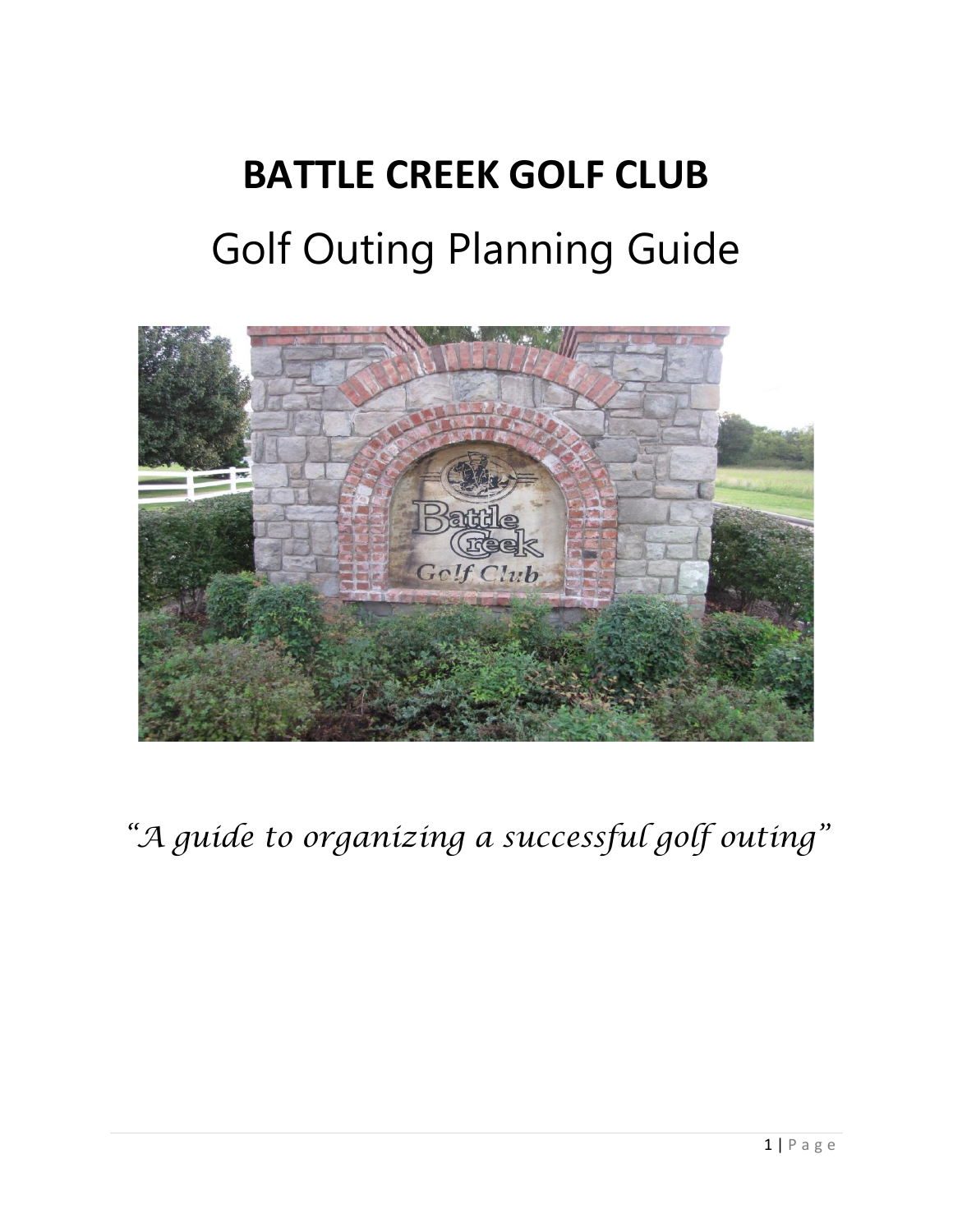## **Golf Outing Planning Guide**

The staff at Battle Creek Golf Club is ready to assist you with every detail in building your custom golf outing package.

▪

▪

Battle Creek Golf Club has established a reputation for hosting quality golf events. Our specialty is working with corporations, charitable organizations, and golf associations to create unique and memorable event packages.

When planning your event there are 4 key elements to success…

▪

- 1.) Planning around a budget
- 2.) Finding the right mix of value vs. cost
- 3.) Raising as much money as possible (Charity Events)
- 4.) Ensuring the event is memorable & fun!!!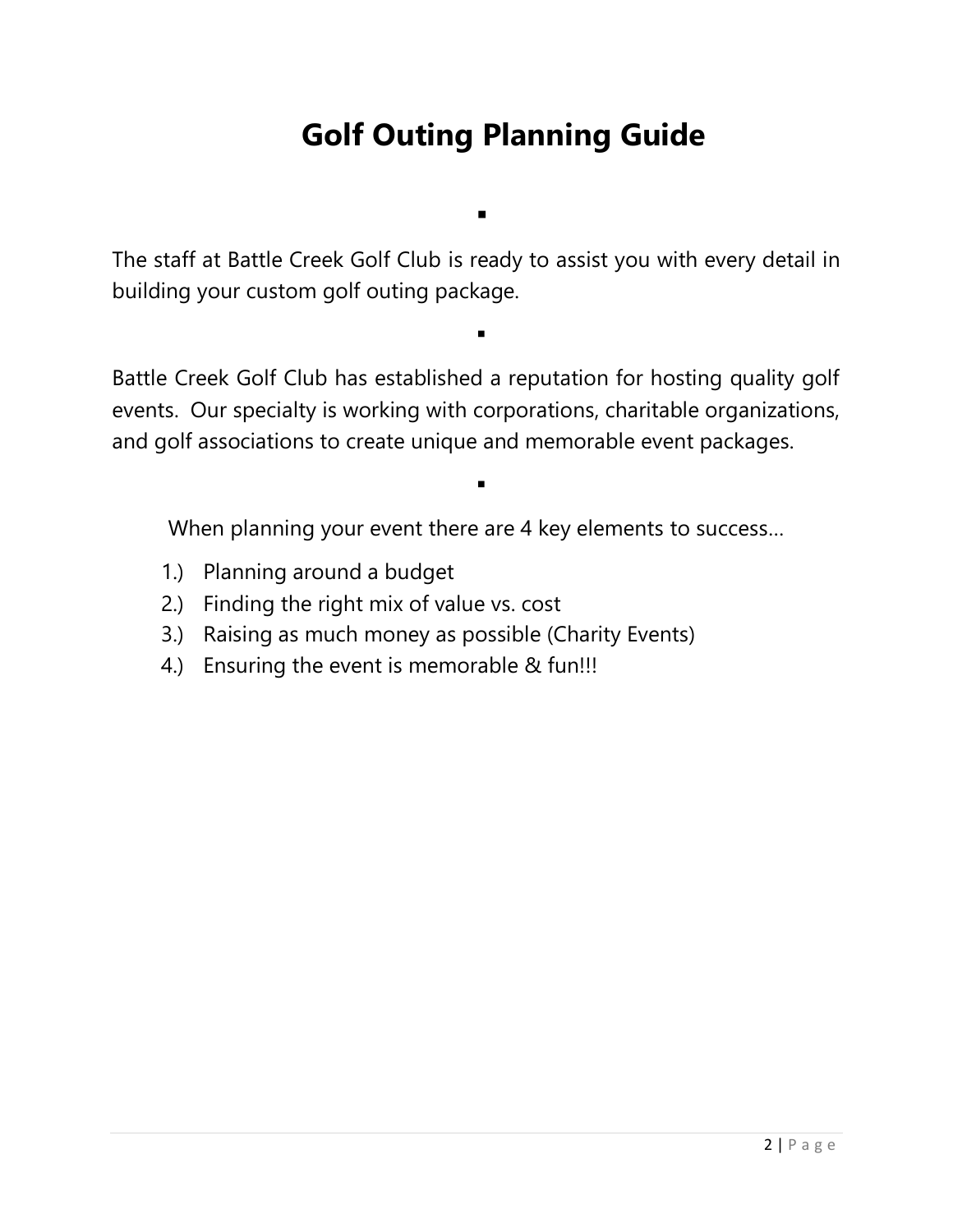# **Organization Timeline**

### 6 Months – 1 Year

- ✓ Meet with Battle Creek Tournament Coordinator
- $\checkmark$  Select a date
- $\checkmark$  Establish the goal of the event
- ✓ Determine budget
- $\checkmark$  Set goal for # of participants
- ✓ Sign agreement & finalize deposit
- 

#### 6 Months

- ✓ Discuss tournament format
- ✓ Discuss Food & Beverage options
- $\checkmark$  Plan special contests
- $\checkmark$  Organize the day's schedule
- ✓ Design event logo
- $\checkmark$  Distribute promotional materials

#### $1 - 4$  Weeks

- $\checkmark$  Finalize pairings
- ✓ Communicate numbers to Head Golf Pro
- $\checkmark$  Inventory all gifts and prizes
- $\checkmark$  Make up any gift bags or giveaways
- $\checkmark$  Get signage to golf course
- $\checkmark$  Finalize and assign volunteer roles

# $\begin{array}{c} \checkmark$  Sign agreement & finalize deposit<br>  $\checkmark$  Begin acquiring sponsors

- $\checkmark$  Finalize the schedule of events
- $\checkmark$  Finalize food and beverage
- $\checkmark$  Purchase hole in one insurance
- $\checkmark$  Continue with sign ups
- $\checkmark$  Continue to distribute promo materials
- ✓ Locate volunteers for event

#### $1 - 2$  Months

- $\checkmark$  Finalize the format
- $\checkmark$  Make initial pairings
- $\checkmark$  Review status of prizes and gifts
- $\checkmark$  Develop tournament rules sheets
- $\checkmark$  Order banners, tee signs, and other signage
- $\checkmark$  Confirm availability of volunteers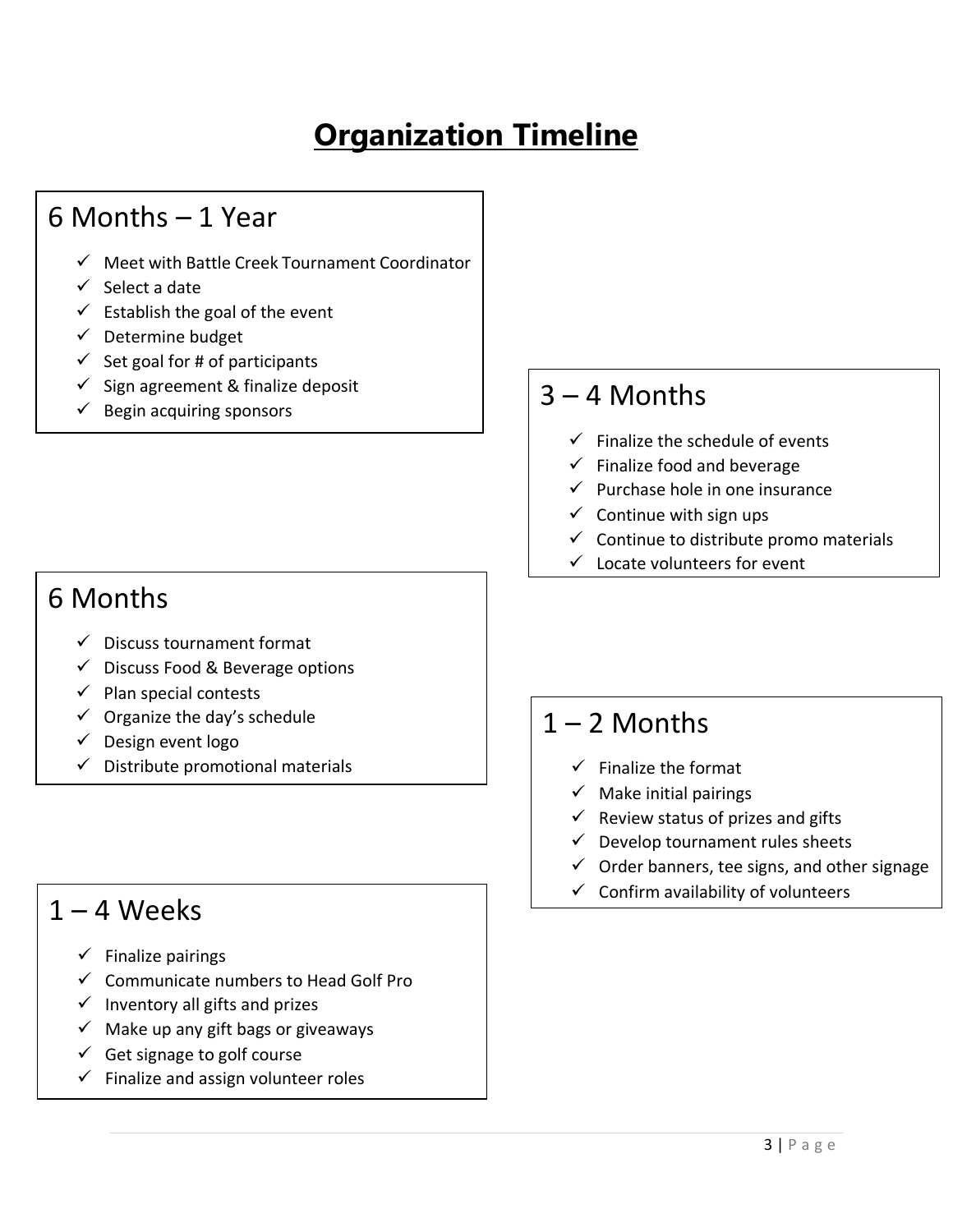# **Group Outing Packages**

*"A group outing is considered 16 players or more"*

### Golf Outing Standard Package Includes:

- ➢ 18-holes of golf, shared golf cart & warm-up practice balls
- $\triangleright$  Complimentary bottle of water
- ➢ Custom rules sheets, scorecards, scoreboards
- $\triangleright$  Custom name cart signs
- ➢ Registration table
- ➢ Professional post event scoring
- ➢ Banquet room and/or Bar & Grill for post round award presentation

#### Packages starting at: \$40 per player Weekdays

#### \$45 per player Weekends

*\*Pricing excludes sales tax*

### **Golf Event Formats:**

- ➢ **Scramble:** Relax and enjoy yourself with this fun filled format, for all skill levels, designed to foster team spirit. Players all hit from the same spot and choose the best ball and then repeat until the ball is holed.
- ➢ **Individual Stroke Play:** Challenge your group to compete head to head and play their own ball.
- ➢ **Best Ball:** Take some of the pressure off by allowing teams to play stroke play and select the best ball or two balls. Played in teams of 2-4 players. Players can pick up if they are having a bad hole, helping pace of play.
- ➢ **Stableford:** Point system is used based on player's handicaps. Players accumulate points each hole based on score. This format is great for events with players with a wide range of handicaps.
- ➢ **Custom Format:** Design your own format, with input from our Professional Staff, tailored to generate the most fun for your group!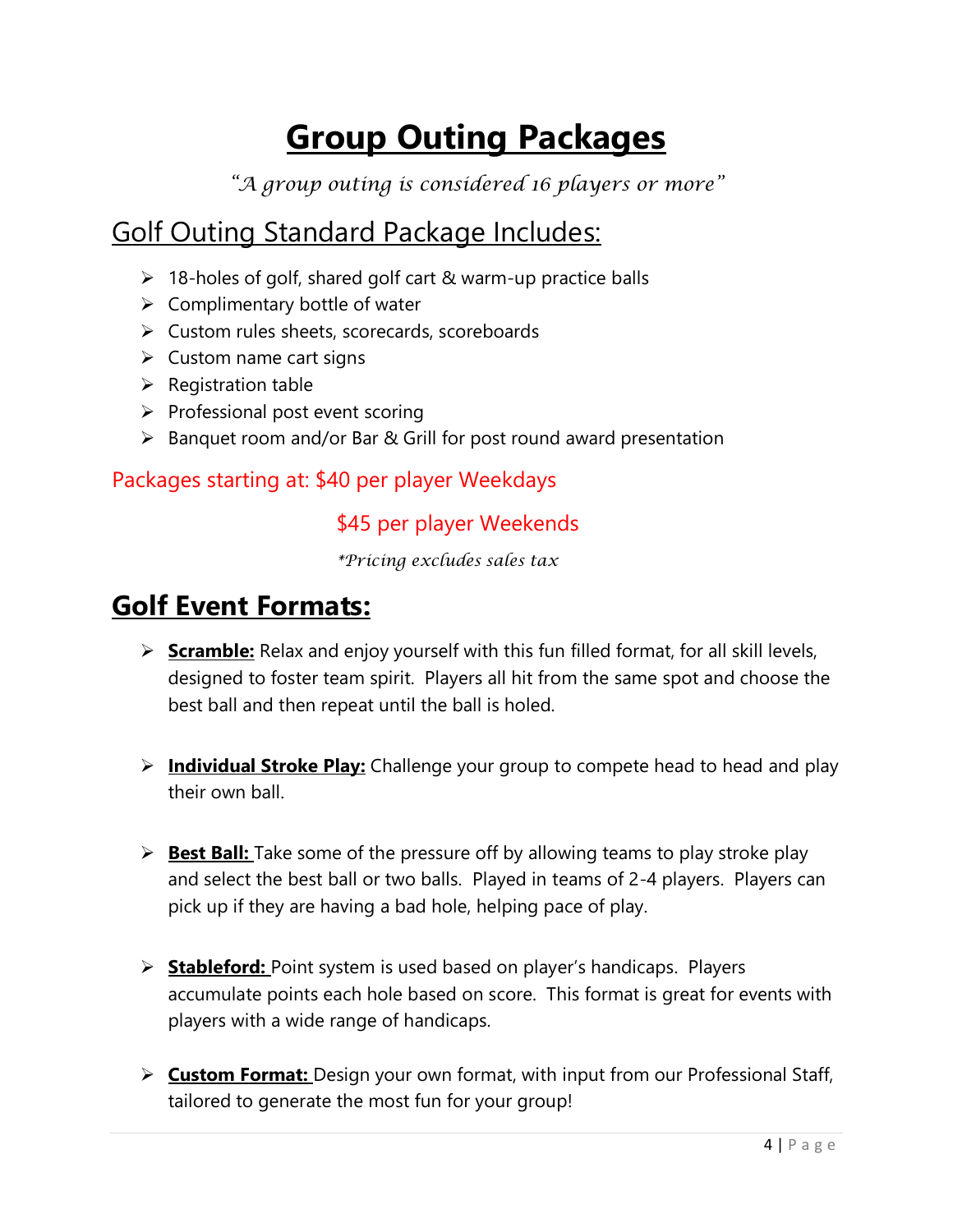# **Fundraising**

There are many creative ways to make the most of your charity golf tournament. Player registration fees provide a baseline for obtaining funds. However, the opportunity to raise money should not end there. There are plenty of opportunities before, during, and after the event.

# **Top 5 Budgeting Questions:**

- ➢ How much money do you want to raise?
- $\triangleright$  What type of player are you trying to attract?
- $\triangleright$  How much will your players be willing to pay?
- ➢ What type of sponsorship levels are you looking to receive?
- $\triangleright$  Are you offering enough value to achieve your goals?

## **Sponsorships**

Reach out to the community for event sponsorships and cover the majority of expenses for the event. The following list provides additional options to help raise money to pay

for the event and increase the amount raised for charity.

- ➢ Putting Contest
- ➢ Golf Carts
- ➢ Hole in One Contests
- $\triangleright$  Closest to Pin, Longest Drive
- ➢ Tee, Range, Green Sponsor
- $\triangleright$  Fundraising Raffles
- ➢ Mulligans
- ➢ Gift Bags
- ➢ Silent Auction
- ➢ Breakfast, Lunch, or Dinner
- ➢ Beverage Cart
- ➢ Drink Tickets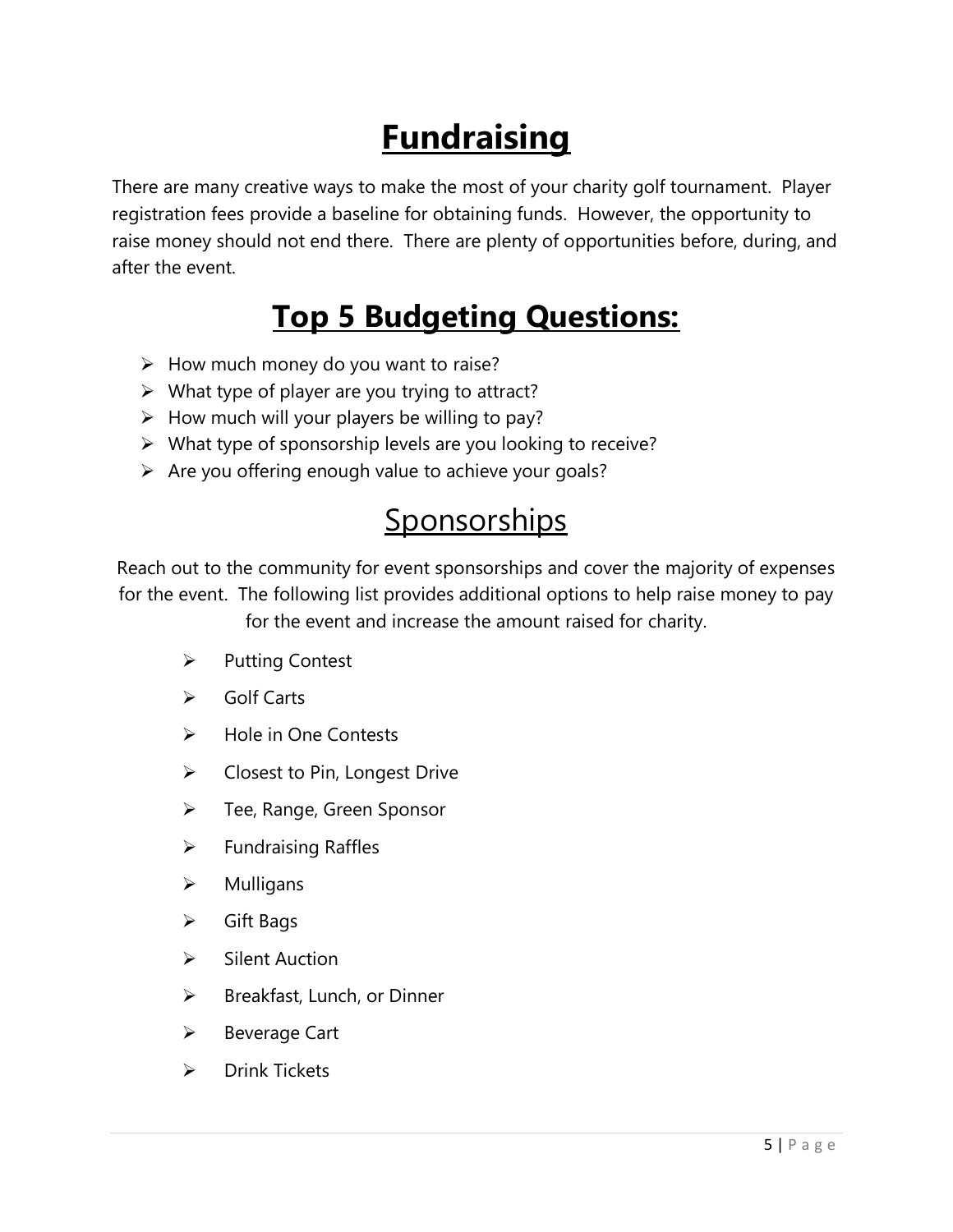# **Prize & Gift Options**

# **Corporate Logo'd Golf Balls:**

Starting at \$24 per dozen (Sleeves start at \$5.75 each)

(\*Minimums required)

### **Golf Shoes:**

#### Starting at \$70 per player

(\*Minimums required)

### **Custom Hats:**

Starting at \$13 per player

(\*Minimums required)

# **Custom Golf Bags:**

Starting at \$129 per player

\*A full list of Customizable products and pricing is available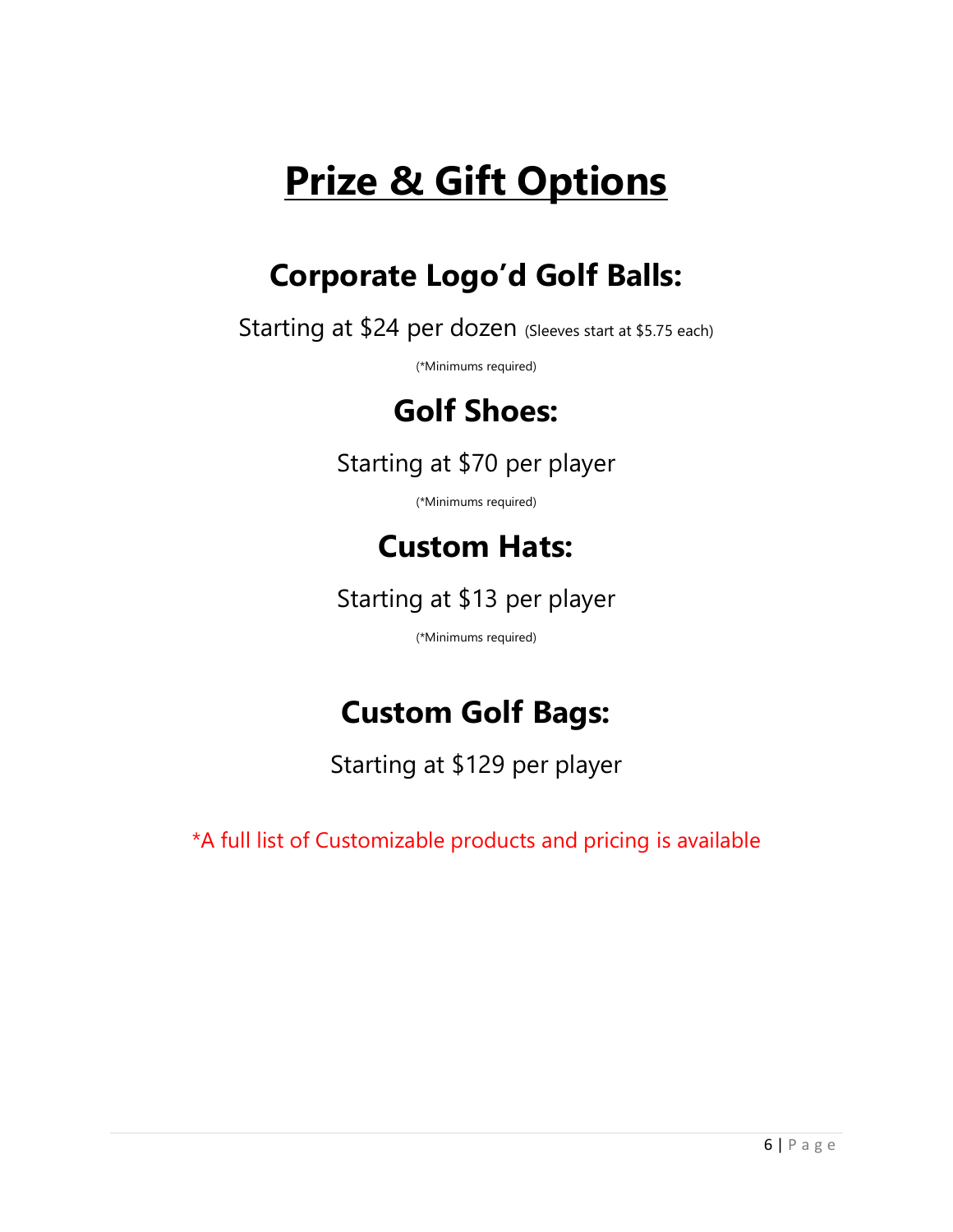## **GOLF EVENT MENU**

*(Pricing excludes sales tax)*

### ❖ **Breakfast Options**

**Coffee bar \$2 (Per Player)**

Includes coffee, tea, water, and condiments

#### **Pastries & Coffee (\$5 per Player)**

Includes assorted pastries & coffee bar

#### **Breakfast Burritos \$6.95 (Per Player)**

Includes breakfast burritos wrapped in foil (egg & cheese, bacon egg & cheese) plus coffee bar

#### **Breakfast Buffet \$10.95 (Per Player)**

Includes coffee bar, breakfast burritos, pastries, and fresh fruit

### ❖**Lunch & Dinner Options**

(All meals come with water, tea, and lemonade)

#### **Cold Cut Sandwiches \$7.95 (Per Player)**

Includes Ham and Turkey sandwiches with chips, cookie, and piece of fruit

#### **Burger Buffet \$9.95 (Per Player)**

Includes ¼ lb Angus Burger with choice of baked beans and potato salad or chips. Includes condiments (ketchup, mustard, pickles, onions, etc.)

#### **Pulled Pork Buffet \$9.95 (Per Player)**

Includes pulled pork sandwich with baked beans and potato salad or chips. Includes condiments (pickles, onions, BBQ sauce

#### **\*Custom Food and Beverage Options Available**